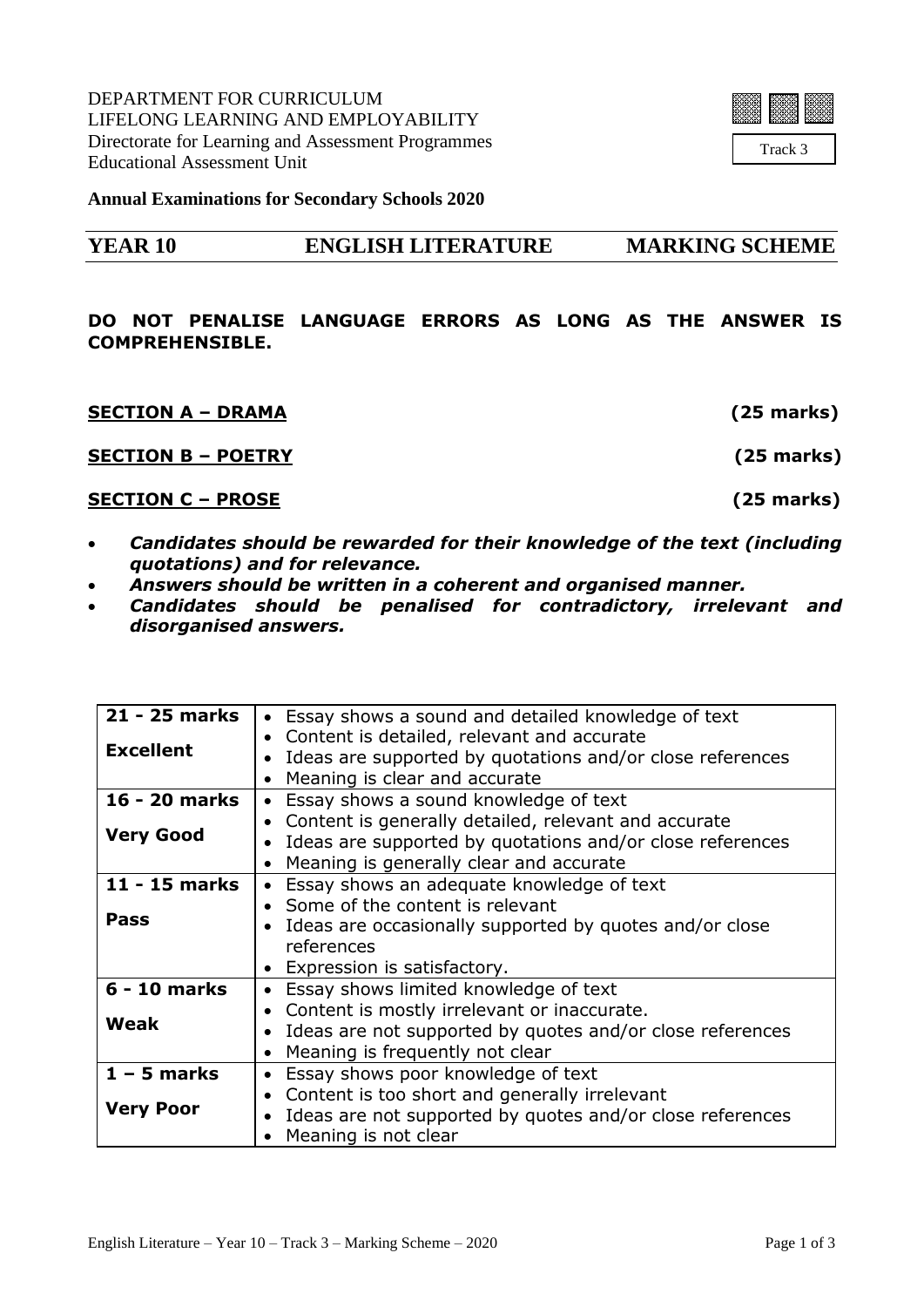## **SECTION D – UNPREPARED TEXT (25 marks)**

*Unless the questions require the candidate to give a specific response or use specific words or phrases, award marks for answers that are similar to the models given or express the same meaning.*

- 1. The excerpt is about a group of boys **½ mark i) trying to build a fire and keep it going.**
- 2. The excerpt is mostly a **½ mark iii) third person narrative.**
- 3. From lines 1-16, write an adjective which best describes each of these boys and give a reason for your answer by referring closely to the text. **6 marks**

|    | <b>Character</b> | Adjective                                                                  | Reason from the text (lines 1-16)                                                                                                                                                                                                                             |  |  |  |
|----|------------------|----------------------------------------------------------------------------|---------------------------------------------------------------------------------------------------------------------------------------------------------------------------------------------------------------------------------------------------------------|--|--|--|
| a. | Piggy            | vulnerable<br>bullied<br>clumsy<br>cautious                                | • He is bullied as Jack 'snatched his<br>glasses' without his permission and<br>Ralph "elbowed him to one side."                                                                                                                                              |  |  |  |
| b  | <b>Jack</b>      | intelligent /<br>clever<br>heartless<br>insensitive<br>selfish<br>arrogant | He comes up with the idea of using<br>$\bullet$<br>Piggy's glasses to build the fire.<br>He ignored Piggy's look of terror and<br>still "snatched his glasses."<br>• He orders other people to take Piggy's<br>his<br>specs without asking for<br>permission. |  |  |  |
| C  | Ralph            | violent<br>authoritative<br>aggressive                                     | • He disregarded Piggy's pleas for his<br>glasses and "elbowed him to one side."                                                                                                                                                                              |  |  |  |

*Accept any other answer you deem appropriate.*

*Award 1 mark for each correct adjective and 1 mark for a meaningful explanation.*

4. "the mountain rang" (line 6)

Identify the figure of speech in this phrase and explain its effect. **2 marks** Figure of speech: **metaphor / onomatopoeia**

Effect: **The boys started crying out in unison and produced a loud sound so much so that the mountain seemed to be ringing (echoing / reverberating).**

*Award one mark for the correct figure of speech and one mark for a good explanation of its effect.*

5. a) Quote THREE verbs found between lines 17-21 which show movement.

**½ mark x 3 = 1½ marks**

**pushing, pulling, moved, rose (up), knelt, blew, drifted (away)** *Accept any THREE of the above.*

b) Suggest what the writer wants to show us through these verbs. **1 mark There is a lot of activity going on.**